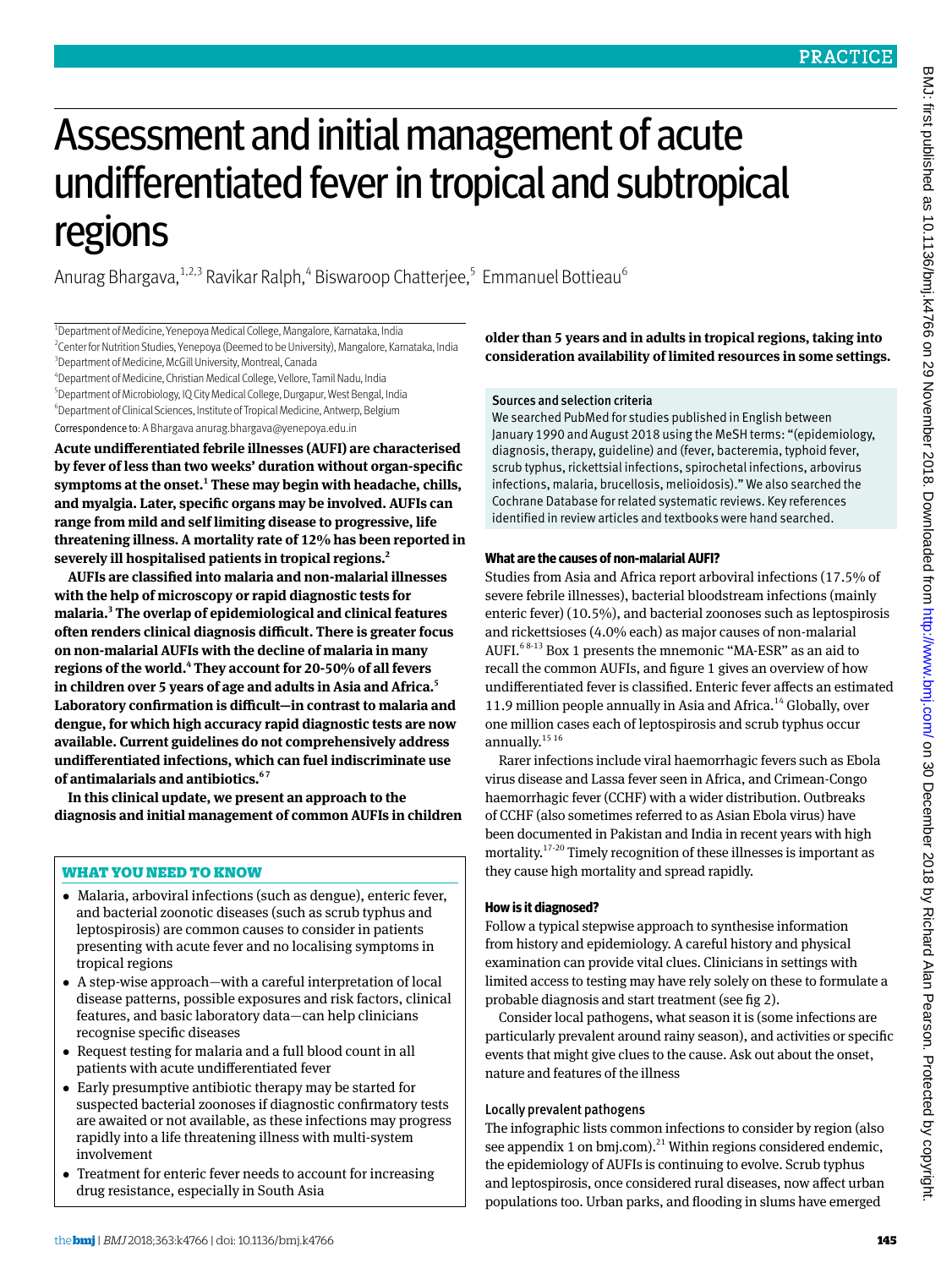## PRACTICE

Box 1 | Mnemonic MA-ESR lists the five main disease groups that cause acute undifferentiated febrile illnesses

- Malaria—Including all malaria due to *Plasmodium falciparum*, *P vivax*, *P ovale*, *P malariae*, *P knowlesi*
- Arboviral infections—Such as dengue, chikungunya, Japanese encephalitis, Zika, yellow fever
- Enteric fever—Due to *Salmonella enterica* serovar Typhi and Paratyphi A,  $B$ <sub>C</sub>
- Spirochaete infections—Such as leptospirosis and tick-borne or louseborne relapsing fever
- Rickettsial infections—Including scrub typhus, murine typhus, spotted fevers



RDT = rapid diagnostic test. E coli = Escherichia coli. S aureus = Staphylococcus aureus.

Fig 1|Broad classification of acute febrile illness. In patients with high fever and rhinorrhoea, consider ruling out influenza

as risk factors for these respectively.<sup>22,23</sup> Dengue, once considered an urban disease, is increasingly observed in rural and peri-urban areas in India.24 Melioidosis is an important cause of communityacquired sepsis in northern Thailand and northern Australia, and is now recognised to be endemic in many countries of the Indian subcontinent, East Asia, sub-Saharan Africa.<sup>825</sup>

#### **Seasonality**

Arboviral infections, scrub typhus, leptospirosis, and melioidosis peak during the rainy season, similar to malaria. In many tropical areas, malaria occurs round the year. Seasonal dynamics of enteric fever are variable, with peaks after rainfall seen in northern latitudes.<sup>26</sup> Information on ongoing outbreaks or a cluster of cases in a family or neighbourhood are useful clues to guide diagnosis.

#### Potential exposures

Consider asking about:

- •  Insect or mosquito bites, which are involved in transmission of several infections (malaria, dengue, chikungunya, Zika, CCHF, scrub typhus, murine typhus, spotted fevers, relapsing fever).
- Ingestion of contaminated food and water, implicated in enteric fever.
- •  Contact with body fluids or products of animals or contaminated water and soil, through skin abrasions or conjunctiva, which is linked to leptospirosis.
- •  Walking barefoot, working in paddy fields, and flooding in urban areas, which are risk factors for scrub typhus and leptospirosis. In rural areas, the risks of exposure to a contaminated environment,



Fig 2|The diagnostic and management approach for acute undifferentiated febrile illnesses in low resource settings

contact with animals, and exposure to multiple vectors can coexist, making it difficult to estimate the risk of any particular disease.

#### Onset, duration and pattern of fever and illness

The pattern of fever can be disrupted by fever medications such as paracetamol and ibuprofen but may sometimes be typical of a specific infection.

- •  Malaria, arboviral infections, scrub typhus, and leptospirosis have an abrupt onset and can rapidly progress to complications in the first week. A peak in temperature every other day is seen in malaria due to *Plasmodium vivax* or *P ovale*. 27
- Enteric fever has a more insidious onset. Fever >39°C (102.20°F) for more than three days with abdominal pain and diarrhoea or constipation can suggest enteric fever.
- Dengue has a self limiting course with fever for up to 7-12 days.
- •  Fever in influenza classically lasts three days but may persist for up to eight days.  $28$
- Fever may be absent or low grade in Zika infection.
- •  Tropical borrelioses cause relapsing fever lasting 3-5 days between afebrile periods of 4-10 days.

#### Patient related factors

Age, comorbidities, immunosuppression, and pregnancy can help narrow the differential diagnosis, and also affect outcomes. For example, patients with diabetes have a higher risk of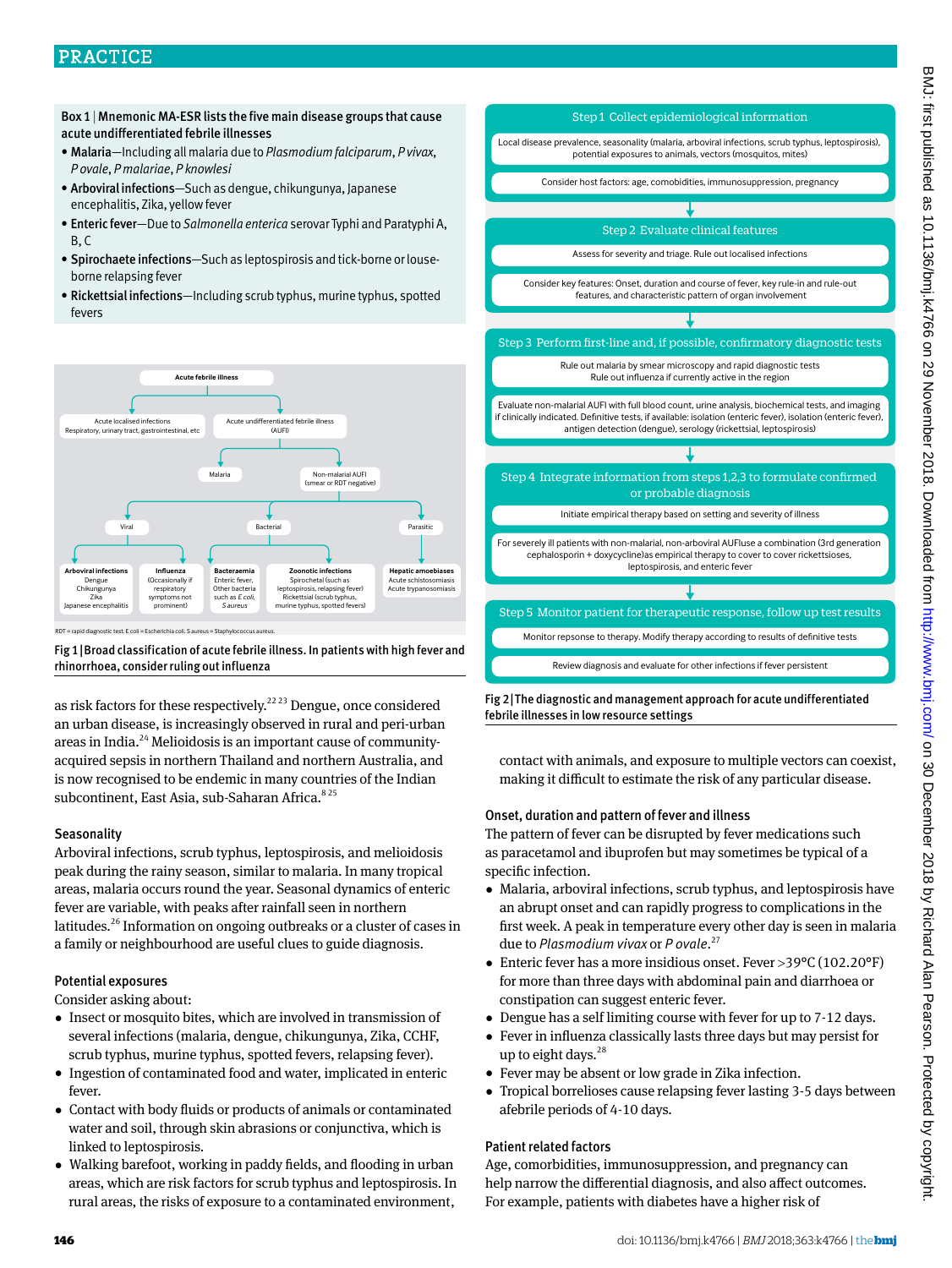melioidosis.8 25 Bloodstream infection due to non-typhoidal Salmonella, disseminated tuberculosis, and deep mycoses are more commonly observed in adults with HIV infection.<sup>29</sup> Pregnancy related immunosuppression is associated with increased severity of infections, in particular with more severe falciparum malaria.

#### Examination

#### *Assess severity of illness*

Look for signs of severe disease (see box 3) which indicate the need for urgent referral and hospitalisation.

#### *Rule out localised infections*

Figure 3 indicates examination features consistent with a possible localised infection. Evaluate patients with fever, especially severe infection, for both localised infections and AUFIs. Influenza may be confused with AUFIs as fever and myalgia can initially overshadow respiratory symptoms, which may be absent in older people.<sup>28</sup> Complicated AUFIs may also evolve and mimic localised infections such as falciparum malaria (encephalitis), scrub typhus (severe pneumonia), or icteric leptospirosis (hepatobiliary infections).

#### *Look for diagnostic clues of AUFIs*

Certain clues on examination, which we term rule-in signs, help narrow the differential diagnoses (see infographic and appendix 2 on bmj.com). Rule-in signs, if present singly or in combination, indicate a moderate to high likelihood of a particular AUFI—that is, they are good predictors of a particular disease. There is limited evidence, however, on the diagnostic value of these signs.

Scrub typhus has a characteristic skin lesion—an eschar (fig 4) seen in 17-57% of patients as per recent reports from India,  $3334$ and in 56-86% of patients in reports from elsewhere in Asia.<sup>33-35</sup> Examine the neck, chest, axilla, abdomen, and groin for such lesions not associated with pain, pruritus, or oedema. A similar lesion in a patient with a milder illness in Africa is suggestive of African tick-bite fever, seen often in travellers returning from game parks. The lack of pain and oedema in eschars of rickettsial origin distinguish them from those of rarer causes such as tularaemia, anthrax, or East African trypanosomiasis.

Conjunctival suffusion (red eyes and oedema without exudate) and haemorrhage, jaundice, and marked muscle tenderness suggest

## illnesses indicating need for hospitalisation and urgent treatment

- *Prostration*—Unable to stand, sit, or walk without support<sup>30</sup>
- *Temperature—*Hyperpyrexia (temperature >41.5°C) or hypothermia (temperature <36°C) or rigors
- *Respiration—*Shortness of breath, respiratory rate >22breaths/minute, cyanosis, arterial oxygen saturation <92% on room air<sup>31</sup>
- *Circulation*—Blood pressure <100 mm Hg systolic,<sup>31</sup> cold clammy extremities, capillary refill > 3 seconds
- *Neurological—*Altered mental status (Glasgow coma scale <13), convulsions, positive meningeal signs (such as neck stiffness and Kernig's sign) $31$
- *Abdominal pain*—Severe or persistent vomiting<sup>32</sup>
- *Severe conjunctival or palmar pallor*<sup>30</sup>
- *Jaundice on examination of sclera*<sup>30</sup>
- *Petechial or purpuric rash*
- *Bleeding—*From nose, gums, or venepuncture sites; haematemesis, melaena<sup>30</sup>

| <b>ENT</b><br>Tonsillar enlargement, exudate                                                                        | <b>DENTAL</b><br>Periapical swelling, tenderness                                                       |
|---------------------------------------------------------------------------------------------------------------------|--------------------------------------------------------------------------------------------------------|
| Sinus tenderness<br>Ear discharge, appearance of drum<br>Mastoid tenderness                                         | <b>Respiratory</b><br>Crackles<br>Bronchial breath sounds                                              |
| Cardiovascular<br>New or changing murmur                                                                            | Egophony<br>Pleural effusion (unilateral)                                                              |
| Peripheral signs of endocarditis                                                                                    | Abdomen                                                                                                |
| Hepatobiliary<br>Tender hepatomegaly<br>Murphy's sign                                                               | Tenderness in a specific quadrant<br>Tender lump<br>Guarding, rigidity                                 |
| Genitourinary<br>Suprapubic tenderness<br>Renal angle tenderness<br>Vaginal discharge<br>Cervical motion tenderness | Skin and soft tissue<br>Cellulitis<br>Necrotising fasciitis -<br>discolouration,<br>bullae, crepitance |
| <b>Skeletal</b><br>Localised bone tenderness<br>Mono-arthritis                                                      | Lymph nodes<br>Lymphadenopathy in<br>a single region                                                   |
|                                                                                                                     |                                                                                                        |

Fig 3|Potential diagnostic clues to causes of acute localised infections

leptospirosis (fig 5).<sup>36</sup> A non-purulent conjunctivitis is also frequently seen in Zika virus infection, but not in other arboviral infections.

Rash and/or polyarthritis are suggestive of arboviral infections such as dengue, Zika or chikungunya. In Zika virus infection, a maculopapular rash appears typically on the first day with a cephalocaudal distribution and is intensely pruritic (worse in sleep). In contrast, the rash in dengue appears first on the trunk around five days after onset of fever.<sup>37</sup>

Symmetric arthritis of small joints with oedema is typical of chikungunya.<sup>37</sup>

Conversely, rule-out signs exclude a particular disease. For example, the presence of rash or lymphadenopathy renders malaria highly unlikely.38 Likewise, generalised lymphadenopathy is uncommon in enteric fever.<sup>3940</sup> Jaundice with high fever makes a diagnosis of viral hepatitis less likely and instead suggests leptospirosis or other AUFIs with hepatic involvement.

#### **What are the first investigations?**

In endemic areas, request a complete blood count, urine analysis, and smear microscopy and/or rapid diagnostic test (RDT) for malaria in all patients with fever. Urine examination may reveal urinary tract infection, especially in women and older people as they may not present with localised symptoms. Biochemical tests (such as liver and renal function tests) and Box 3 | Red flag signs in patients with acute undifferentiated febrile imaging (x ray and ultrasound) are useful in patients with



Fig 4 | An eschar on abdomen. Note the characteristic punched-out ulcer with a central black scab (often missing in eschars in moist areas)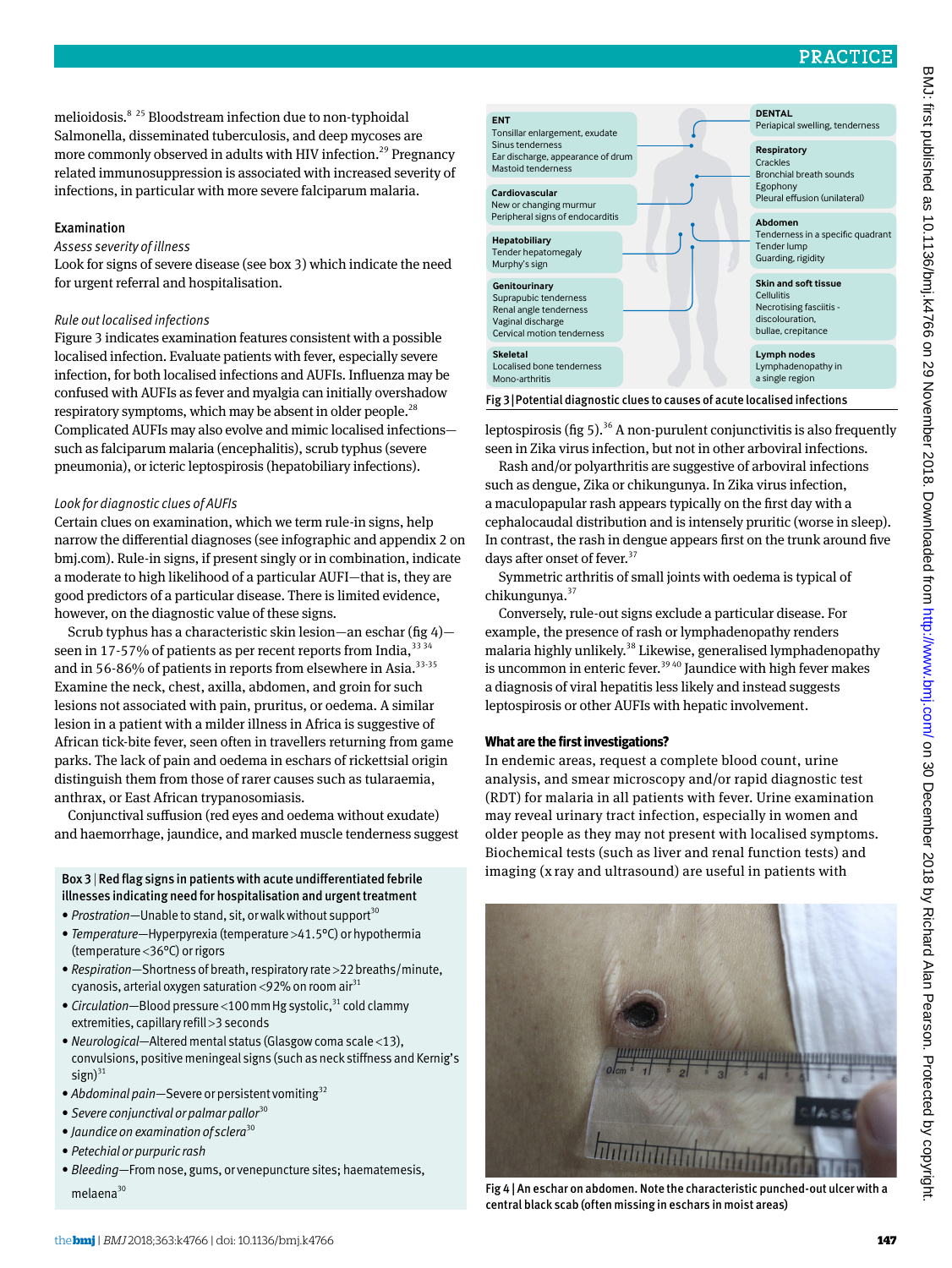

Fig 5 | Characteristic eye signs of leptospirosis: conjunctival suffusion, jaundice, and sub-conjunctival haemorrhage

localised symptoms and in patients with severe illness to detect complications. Table 1 describes the diagnostic value of findings on initial investigations.

Based on the suspected diagnosis, confirmatory tests for specific infections are requested (table 2). Spirochetal and rickettsial infections are confirmed by demonstration of either a IgM seroconversion (appearance of IgM in specimens about 10 days apart), or a fourfold elevation of IgG titre in a pair of specimens at least two weeks apart. This precludes their use in the immediate clinical decision making. Further, these tests have limitations in availability and sensitivity. The sensitivity of blood culture and PCR is influenced by duration of illness (highest in the first week), specimen type (highest with eschar in the case of scrub typhus), and by previous antibiotic treatment.

The specificity of serological tests is affected by cross-reactions among pathogens, and by persistence of IgM antibodies after infections. In practice therefore, diagnostic certainty eludes the physician dealing with a non-malarial AUFI, and the demonstration of IgM antibody in a single acute-phase specimen contributes, at best, to a "probable diagnosis" of leptospirosis and scrub typhus.

#### **What are the possible complications?**

Malaria, scrub typhus and leptospirosis can progress rapidly to multi-organ dysfunction within the first week. Severe scrub typhus and leptospirosis can present as bilateral pneumonia or pulmonary haemorrhage respectively, and evolve to acute respiratory distress

| Table 1   Findings on investigations in patients with acute undifferentiated febrile illnesses (AUFI) |                                                                                                                                                                                                                                                                                                                                                                                                                    |                                                                                                                                                                                                                                                   |  |  |
|-------------------------------------------------------------------------------------------------------|--------------------------------------------------------------------------------------------------------------------------------------------------------------------------------------------------------------------------------------------------------------------------------------------------------------------------------------------------------------------------------------------------------------------|---------------------------------------------------------------------------------------------------------------------------------------------------------------------------------------------------------------------------------------------------|--|--|
| <b>Basic investigations</b>                                                                           | Diagnostic value*                                                                                                                                                                                                                                                                                                                                                                                                  | Suggests severe illness*                                                                                                                                                                                                                          |  |  |
| Complete blood count:                                                                                 | Perform in all patients                                                                                                                                                                                                                                                                                                                                                                                            |                                                                                                                                                                                                                                                   |  |  |
| · Haematocrit                                                                                         |                                                                                                                                                                                                                                                                                                                                                                                                                    | Anaemia in patients with malaria, rising haematocrit in severe dengue.                                                                                                                                                                            |  |  |
| · Leucocytosis                                                                                        | Seen often in leptospirosis, enteric fever in children, and in scrub typhus. Seen in<br>the majority of patients of hepatic amoebiasis.                                                                                                                                                                                                                                                                            | Leucocytosis may occur in enteric fever in adults with onset of complications<br>(intestinal perforation); associated with severe forms of leptospirosis, scrub<br>typhus, malaria and dengue fever.                                              |  |  |
| · Leukopenia                                                                                          | Leukopenia occurring early in illness and in association with thrombocytopenia is<br>suggestive of dengue. <sup>41</sup> Seen later in course of typhoid fever.                                                                                                                                                                                                                                                    | Falling TLC + thrombocytopenia + rising haematocrit seen with severe dengue                                                                                                                                                                       |  |  |
| • Lymphocytosis                                                                                       | May be seen in rickettsial and viral infections                                                                                                                                                                                                                                                                                                                                                                    |                                                                                                                                                                                                                                                   |  |  |
| · Thrombocytopenia                                                                                    | Thrombocytopenia may be seen in all common AUFIs, so poor discriminatory<br>value. Thrombocytopenia + splenomegaly suggestive of malaria,<br>Thrombocytopenia + bleeding is seen in dengue and other VHFs, but is unusual<br>in malaria.                                                                                                                                                                           | Dengue fever: in association with bleeding                                                                                                                                                                                                        |  |  |
| · Eosinophilia                                                                                        | Seen in filariasis, acute schistosomiasis, Loeffler's syndrome                                                                                                                                                                                                                                                                                                                                                     |                                                                                                                                                                                                                                                   |  |  |
| Peripheral blood smear                                                                                | Perform in all patients if facilities for microscopy available                                                                                                                                                                                                                                                                                                                                                     |                                                                                                                                                                                                                                                   |  |  |
| examination                                                                                           | Malaria, borreliosis, filariasis, Acute trypanosomiasis can be diagnosed on smear Parasite density correlates with severity in malaria                                                                                                                                                                                                                                                                             |                                                                                                                                                                                                                                                   |  |  |
| Urine examination                                                                                     | Perform in severely ill patients.<br>May be performed, especially in women and elderly, since UTIs may not have localising symptoms                                                                                                                                                                                                                                                                                |                                                                                                                                                                                                                                                   |  |  |
|                                                                                                       | Proteinuria and haematuria seen in leptospirosis                                                                                                                                                                                                                                                                                                                                                                   | Haemoglobinuria in patients with severe malaria                                                                                                                                                                                                   |  |  |
| Biochemistry                                                                                          | Perform in severely ill patients to assess organ dysfunction.<br>Hepato-renal involvement is common in leptospirosis, scrub typhus, and malaria, while pulmonary-renal syndrome is seen in scrub typhus and leptospirosis                                                                                                                                                                                          |                                                                                                                                                                                                                                                   |  |  |
| Liver enzymes                                                                                         | Raised in several AUFIs, so no discriminatory value <sup>42</sup>                                                                                                                                                                                                                                                                                                                                                  | WHO has defined ALT or AST > 1000 as suggestive of severe dengue                                                                                                                                                                                  |  |  |
| Bilirubin                                                                                             | Raised bilirubin distinguishes malaria from dengue <sup>43</sup><br>Raised bilirubin + modest rise in transaminases (<200 IU/L) + raised CPK seen in<br>leptospirosis <sup>44</sup>                                                                                                                                                                                                                                | In severe leptospirosis, hyperbilirubinaemia may be marked (up to<br>300-400 mg/L)                                                                                                                                                                |  |  |
| Renal function                                                                                        | AKI common in malaria, scrub typhus, leptospirosis.<br>Non-oliguric renal failure with potassium wasting seen in leptospirosis <sup>45</sup>                                                                                                                                                                                                                                                                       | Correlate with prognosis especially when patient has multiorgan dysfunction<br>syndrome                                                                                                                                                           |  |  |
| Imaging:                                                                                              | Perform in patients with tachypnoea and/or severe illness                                                                                                                                                                                                                                                                                                                                                          |                                                                                                                                                                                                                                                   |  |  |
| • Chest xray                                                                                          | Scrub typhus: pneumonia is most common systemic involvement. <sup>3346</sup> Bilateral opacities progressing to ARDS may be seen in scrub typhus, leptospirosis, and<br>occasionally in malaria. Pneumonia occurs occasionally in enteric fever. Pleural effusion occasional in dengue fever (sign of capillary leakage).<br>Others: Bilateral nodular opacities or upper lobe cavitating pneumonia in melioidosis |                                                                                                                                                                                                                                                   |  |  |
| · Ultrasound scan of                                                                                  | May be done in severely ill patients, especially those with jaundice, shock, abdominal pain, or persistent fever without obvious cause                                                                                                                                                                                                                                                                             |                                                                                                                                                                                                                                                   |  |  |
| abdomen                                                                                               | May be helpful in diagnosing infections such as hepatic amoebiasis, melioidosis<br>(liver and splenic abscesses).<br>Findings such as mesenteric lymphadenopathy may help in diagnosis of enteric<br>$fever^{47}$                                                                                                                                                                                                  | Ascites, pleural effusion, and gallbladder wall oedema are associated with severe<br>dengue infection and are signs of plasma leakage.<br>Acute acalculous cholecystitis and acute pancreatitis has been reported in all<br>common causes of AUFI |  |  |
|                                                                                                       | TLC: total leucocyte count; UTI: urinary tract infections; AUFI: acute undifferentiated febrile illness; VHF: viral haemorrhagic fevers; WHO: World Health Organization; AST: aspartate aminotransferase; ALT:                                                                                                                                                                                                     |                                                                                                                                                                                                                                                   |  |  |

alanine aminotransferase; CPK: creatine phosphokinase; ARDS: acute respiratory distress syndrome; AKI: Acute kidney injury

\*Alone or in combination with other abnormalities. If confirmatory tests are not available, then the diagnosis may be "suspected" at best, if the epidemiological and clinical features and results of basic laboratory investigations are compatible. As such, treatment may be started on clinical grounds.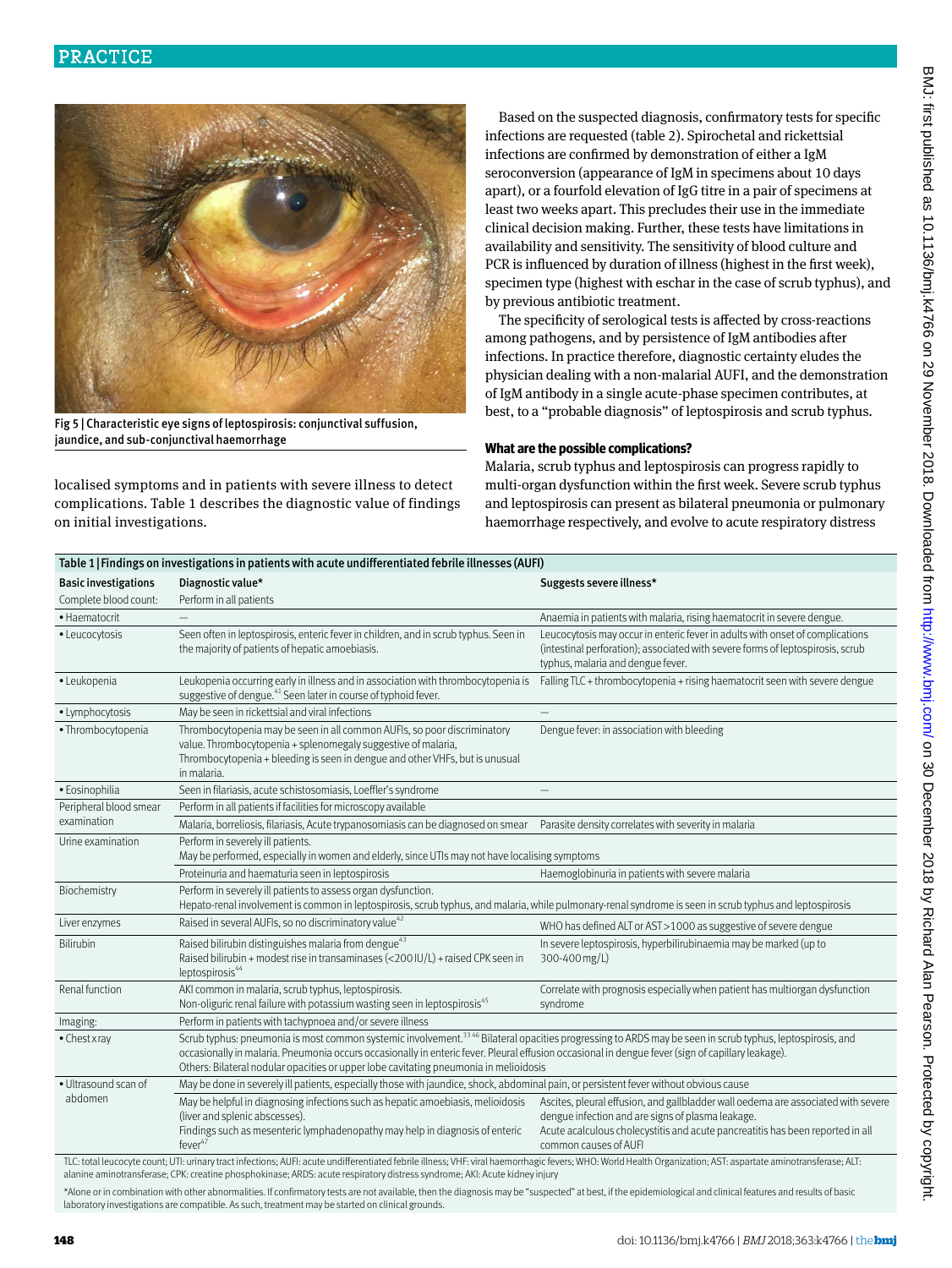| Table 2   Confirmatory tests for select pathogens causing AUFI                                                                                                        |                                                                                                                                                                  |                                                                                                                                                                               |                                                                                                                     |                                                                                                                                                                                                                                                                                                         |
|-----------------------------------------------------------------------------------------------------------------------------------------------------------------------|------------------------------------------------------------------------------------------------------------------------------------------------------------------|-------------------------------------------------------------------------------------------------------------------------------------------------------------------------------|---------------------------------------------------------------------------------------------------------------------|---------------------------------------------------------------------------------------------------------------------------------------------------------------------------------------------------------------------------------------------------------------------------------------------------------|
| Tests                                                                                                                                                                 | <b>Findings</b>                                                                                                                                                  | Test performance                                                                                                                                                              | <b>Advantages</b>                                                                                                   | <b>Disadvantages</b>                                                                                                                                                                                                                                                                                    |
| Malaria <sup>48-51</sup>                                                                                                                                              |                                                                                                                                                                  |                                                                                                                                                                               |                                                                                                                     |                                                                                                                                                                                                                                                                                                         |
| RDT for malarial antigens<br>(ICT format): histidine-<br>rich protein 2 (HRP-2),<br>Plasmodium lactate<br>dehydrogenase (pLDH),<br>Plasmodium aldolase<br>(pAldolase) | Parasite antigens in blood.<br>HRP-2 antigen is unique to $P$<br>falciparum. pLDH can be common<br>to genus Plasmodium or specific to<br>P falciparum or P vivax | ~95% sensitive and specific for $P$<br>falciparum. Acceptable as standalone laboratory, little technical skill<br>test for P falciparum.<br>HRP-2 kits are the most sensitive | Results in minutes, no need for<br>needed.<br>pLDH can be used to monitor<br>treatment response.                    | Low sensitivities for low level parasitaemia<br>$\left($ < 100 parasites/µL).<br>RDTs of different brands vary greatly in<br>performance.<br>Cannot quantify parasitaemia.<br>Kits deteriorate above 35°C.<br>In areas where HRP-2 deletion P falciparum<br>exist, only pLDH based tests are effective. |
| Confirmatory test:<br>microscopy                                                                                                                                      | Presence of parasites in blood.<br>Presence of only gametocytes<br>suggests that current illness is not<br>malaria                                               | Detects as few as 5-10 parasites per<br>µL of blood.<br>Turnaround time 20-30 minutes                                                                                         | Current gold standard: inexpensive,<br>quantifies parasitaemia, identifies<br>species                               | Needs skilled staff.<br>Asymptomatic parasitaemia in hyperendemic<br>areas can confound diagnosis                                                                                                                                                                                                       |
| Dengue <sup>52-55</sup>                                                                                                                                               |                                                                                                                                                                  |                                                                                                                                                                               |                                                                                                                     |                                                                                                                                                                                                                                                                                                         |
| RDT NS1 antigen                                                                                                                                                       | NS1 antigen in blood collected<br>within 6 days of onset                                                                                                         | Pooled sensitivity 66%, pooled<br>specificity 97.9%                                                                                                                           | Results in minutes, no need for<br>laboratory, little technical skill<br>needed                                     | Reduced sensitivity in dengue serotype 4<br>infection, and in case of previous infection with<br>any serotype                                                                                                                                                                                           |
| <b>RDTIgM</b>                                                                                                                                                         | Dengue-specific IgM antibody<br>in blood. Many RDT kits test NS1<br>antigen and dengue IgM in same<br>cassette.                                                  | Pooled sensitivity 83%, pooled<br>specificity 86% (if taking either NS1<br>or IgM as proof of infection)                                                                      | Results in minutes, no need for<br>laboratory facilities, little technical<br>skill needed                          | IgM can persist for months and may not appear<br>at all in secondary infections.<br>Prior exposure to WNV, JE, or YF dampens<br>dengue IgM response                                                                                                                                                     |
| Confirmatory test: culture                                                                                                                                            | Isolation of virus from blood or<br>tissue collected within 5 days of<br>onset of fever                                                                          | Sensitivity ~40%, specificity 100%                                                                                                                                            |                                                                                                                     | Turnaround time 1-2 weeks, expensive                                                                                                                                                                                                                                                                    |
| Confirmatory test: NAA                                                                                                                                                | Detection of dengue RNA in blood<br>or tissue collected within 5 days<br>of onset.                                                                               | Sensitivity 60-100%, specificity<br>>95%                                                                                                                                      | Same-day diagnosis with nearly<br>100% sensitivity and specificity                                                  | Expensive                                                                                                                                                                                                                                                                                               |
| Confirmatory test:<br>serology                                                                                                                                        | $\geq$ 4-fold rise in titre.*<br>Seroconversion*                                                                                                                 | Specificity 100% for ≥4-fold<br>increased titre or seroconversion*                                                                                                            | Less expensive than culture or NAA                                                                                  | Results are retrospective and of no use in<br>management                                                                                                                                                                                                                                                |
| Enteric fever <sup>40 56-58</sup>                                                                                                                                     |                                                                                                                                                                  |                                                                                                                                                                               |                                                                                                                     |                                                                                                                                                                                                                                                                                                         |
| RDT for antibody                                                                                                                                                      | Detection of antibody against<br>salmonellae in single serum<br>specimens                                                                                        | Sensitivity 69-78%, specificity<br>77-90%                                                                                                                                     | Turnaround time 2-4 hours                                                                                           | Test performance of kits has varied widely<br>among studies. No RDT for enteric fever is<br>accurate enough to replace reference tests.                                                                                                                                                                 |
| Confirmatory test: Culture                                                                                                                                            | Isolation of enteric fever Salmonella<br>from blood and bone marrow                                                                                              | Sensitivity 40-87% in blood and 80% Isolation allows drug sensitivity<br>in marrow, specificity 100%                                                                          | testing                                                                                                             | Turnaround time 3-6 days. High level of<br>expertise needed. Decreased sensitivity with<br>prior therapy                                                                                                                                                                                                |
| Widal test <sup>+</sup>                                                                                                                                               | $\geq$ 4-fold rise in titre*                                                                                                                                     | Sensitivity depends on local<br>prevalence, specificity 100%                                                                                                                  | Affordable                                                                                                          | ≥4 fold increase may not occur in partially<br>treated patients, ≥4-fold rise can be missed if<br>antibody level peaks before first specimen is<br>collected.                                                                                                                                           |
| Scrub typhus <sup>59-63</sup>                                                                                                                                         |                                                                                                                                                                  |                                                                                                                                                                               |                                                                                                                     |                                                                                                                                                                                                                                                                                                         |
| RDT for specific IgM<br>(ICT format)                                                                                                                                  | Detection of IgM in single<br>specimens                                                                                                                          | Pooled sensitivity 66.0%, pooled<br>specificity 92.0% <sup>59</sup>                                                                                                           | Rapid                                                                                                               | IgM can remain elevated over diagnostic cut-off<br>for 12 months post-infection. <sup>64</sup><br>IgM may not appear in second or subsequent<br>attacks.<br>Higher specificity means test is more useful for<br>ruling in a diagnosis of scrub typhus than for<br>ruling out.                           |
| ELISA for specific IgM<br>using recombinant<br>antigens                                                                                                               | ≥4-fold rise in titre or<br>seroconversion.*<br>IgM OD reading above a<br>predetermined cut-off in a single<br>specimen                                          | Sensitivity variable (91% seen<br>in a study in northern Thailand),<br>specificity 100% for paired sera,<br>$\geq$ 90% for single sera                                        | Simpler, cheaper, and more<br>reproducible than IFA test                                                            | Same limitations as for rapid IgM tests                                                                                                                                                                                                                                                                 |
| Confirmatory test: IFA or<br>IPA for antibodies                                                                                                                       | ≥4-fold rise in titre, seroconversion*                                                                                                                           | Specificity 100%                                                                                                                                                              | Current gold standard                                                                                               | Expensive, laborious, endpoints can be<br>subjective                                                                                                                                                                                                                                                    |
| Confirmatory test:<br>Weil-Felix test                                                                                                                                 | ≥4-fold rise in titre or<br>seroconversion* for heterophile<br>antibodies against Proteusmirabilis<br>OX-K strain                                                | Sensitivity variable, specificity high<br>for paired specimens, low for single<br>specimens                                                                                   | Inexpensive, easy to perform,<br>turnaround time 1 day                                                              | Low sensitivity and specificity                                                                                                                                                                                                                                                                         |
| Leptospirosis <sup>65-70</sup>                                                                                                                                        |                                                                                                                                                                  |                                                                                                                                                                               |                                                                                                                     |                                                                                                                                                                                                                                                                                                         |
| RDT for IgM                                                                                                                                                           | Specific IgM in serum                                                                                                                                            | Sensitivity 13-22% in 1st week,<br>$~100\%$ in 2nd week, $~100\%$<br>afterwards; specificity low                                                                              | Short turnaround time of hours, no<br>special expertise needed                                                      | IgM can persist for months. False positive IgM<br>possible in co-infection with HIV, EBV, hepatitis<br>B or A, and Salmonella and Plasmodium spp                                                                                                                                                        |
| IgM ELISA                                                                                                                                                             | Specific IgM in serum                                                                                                                                            | Sensitivity 84% in acute phase and<br>86% overall, specificity 91% in acute<br>phase and 90% overall                                                                          | Short turnaround time, specific<br>enough to rule in leptospirosis in<br>presence of compatible clinical<br>picture | IgM can persist for months after infection.                                                                                                                                                                                                                                                             |

(*Continued*)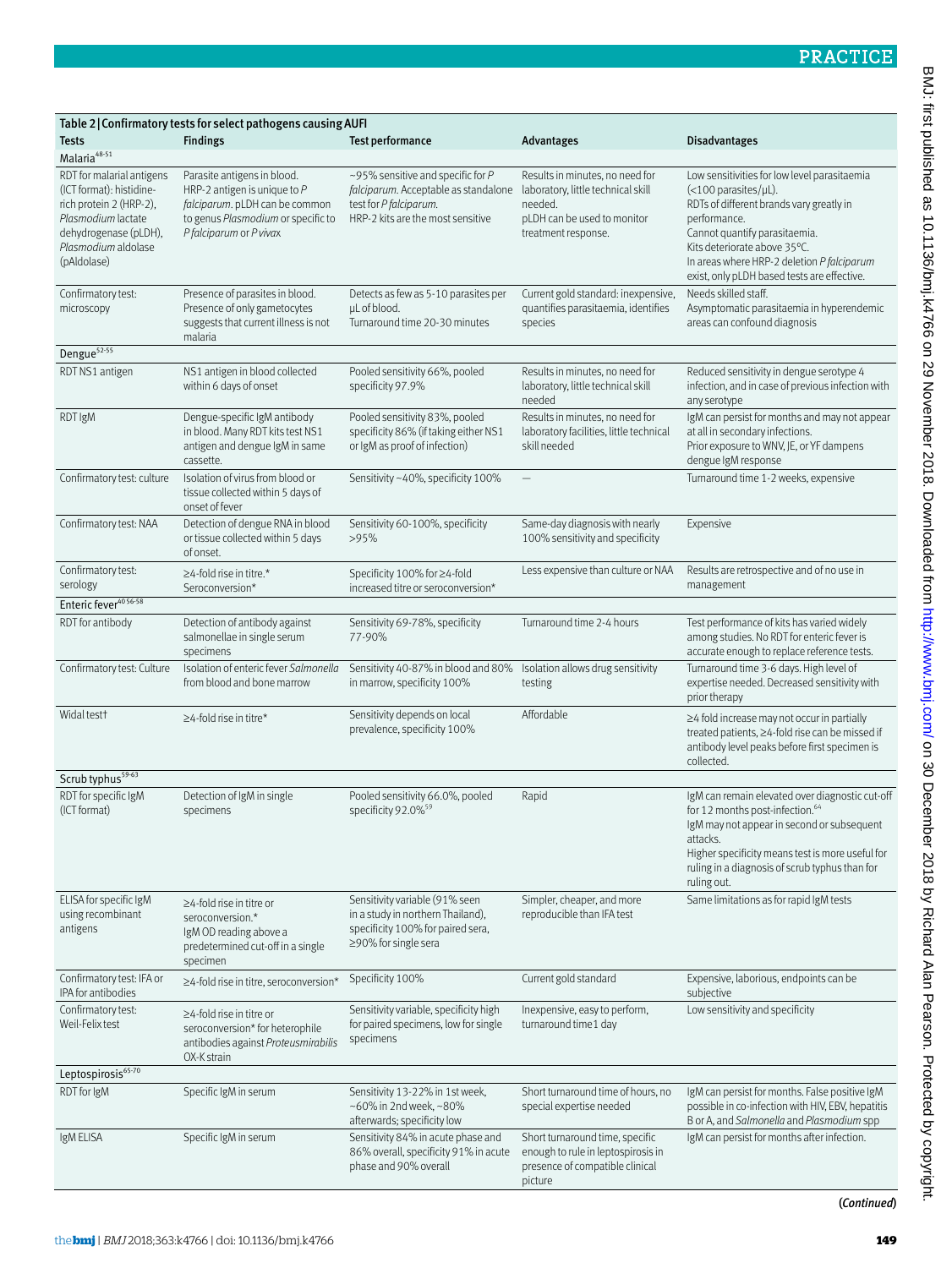| Table 2 (Cont.)                                                      |                                                                                                          |                                                                                                                           |                                                                               |                                                                                                                                  |  |
|----------------------------------------------------------------------|----------------------------------------------------------------------------------------------------------|---------------------------------------------------------------------------------------------------------------------------|-------------------------------------------------------------------------------|----------------------------------------------------------------------------------------------------------------------------------|--|
| <b>Tests</b>                                                         | <b>Findings</b>                                                                                          | <b>Test performance</b>                                                                                                   | Advantages                                                                    | <b>Disadvantages</b>                                                                                                             |  |
| Confirmatory test:<br>Microscopic agglutination<br>test for antibody | >4-fold rise in titre or<br>seroconversion*                                                              | Sensitivity 41% in 1st week, 82% in<br>2nd-4th week; specificity depends on<br>cut-off titre adopted                      | Highly sensitive and specific                                                 | Expensive, high technical skill needed. Need<br>to include local serotypes in antigen pool to<br>ensure satisfactory sensitivity |  |
| Confirmatory test: Nucleic<br>acid amplification                     | Detection of Leptospira DNA<br>in blood, CSF, and urine after<br>amplification                           | Analytical sensitivity $\sim$ 10 <sup>5</sup> bacilli/<br>mL sample, diagnostic sensitivity no<br>data, specificity > 95% | NAA is only test with high sensitivity<br>in 1st week of illness              | Expensive, high technical skill needed.                                                                                          |  |
| Confirmatory test: Culture                                           | Isolation of Leptospira spp from<br>blood, CSF, dialysate in first 10 days,<br>and from urine afterwards | Sensitivity low, specificity 100%                                                                                         | Gold standard. Identifies<br>pathogenic serovars prevalent in<br>the locality | Expensive, very slow                                                                                                             |  |

RDT: Rapid diagnostic test; ELISA: Enzyme-linked immunosorbent assay; HRP-2 Histidine-rich protein 2; ICT: Immunochromatographic test; NAA: Nucleic acid amplification; IgG: Immunoglobulin G; IgM: Immunoglobulin M; NS-1: Non-structural antigen 1; IFA: Immunofluorescent assay; IPA Immunoperoxidase assay. WNV: West Nile virus; JE: Japanese encephalitis; YF: Yellow fever. \*Fourfold or higher rise of specific antibody level in the 2nd of two serum specimens collected 10-14 days apart compared to the 1st specimen. Seroconversion is presence of antibody above a fixed level in the second of two serum specimens collected 10-14 days apart when none is detectable in the first specimen. †Performing Widal test on a single serum specimen has very poor sensitivity and specificity.

syndrome.<sup>33 3471</sup> Scrub typhus is an important cause of fever in pregnant women in Asia, $7273$  and has been associated with high rates of miscarriage (17%) and poor neonatal outcomes (42%).<sup>74</sup>

Dengue usually resolves within a week. Complications such as shock or bleeding characteristically occur 3-5 days after the onset of fever. Enteric fever typically has a subacute onset with complications such as encephalopathy, intestinal perforation, and bleeding only in the second or third week of illness.

Untreated, case fatality ratios range from 2.49% in enteric fever,  $75$ 0-39.7% in icteric leptospirosis,<sup>76</sup> and 0-33% in scrub typhus.<sup>77</sup>

#### **How is it managed?**

#### Clinically stable patients

Patients who are clinically stable with no red-flag features can be managed in the community. Treat patients with a confirmed diagnosis of malaria or dengue as per national guidelines or your local formulary.<sup>7879</sup>

For suspected bacterial AUFIs with characteristic clinical features it is prudent to start early presumptive antibacterial therapy if diagnostic confirmatory testing is awaited or not available. Infections such as rickettsioses and leptospirosis are rapidly progressive, and delay in treatment can increase severity and mortality.<sup>80-82</sup>

Choose an appropriate antibiotic based on local disease and resistance patterns. In regions which are co-endemic for rickettsial infections and leptospirosis, especially in South-East Asia, doxycycline is an appropriate choice.<sup>83</sup> Oral azithromycin is effective for uncomplicated enteric fever, scrub typhus, leptospirosis, and relapsing fever, and is another possible choice in regions co-endemic for these infections.<sup>84</sup> Oral doxycycline is not advised in pregnancy, and azithromycin is an alternative.<sup>85</sup>

#### Severely ill patients

These patients must be immediately referred to a hospital and managed as inpatients. Empirical therapy with a combination of parenteral third generation cephalosporin (ceftriaxone) along with doxycycline or azithromycin is appropriate while diagnostic confirmation is awaited.<sup>86 87</sup> Ceftriaxone provides coverage for enteric fever, and leptospirosis; while doxycycline provides coverage for rickettsial infections. This combination is also appropriate for AUFIs complicated by pneumonia or acute respiratory distress syndrome, encephalopathy, and liver involvement $^{87}$  and does not require dose modification in renal failure<sup>7988</sup> and multi-organ failure. Finally, this combination may also be administered to patients suspected of, or diagnosed with, severe malaria, in addition to intravenous artesunate. Doxycycline would serve as a companion antimalarial drug to artesunate, and ceftriaxone and would address

concomitant bacterial sepsis frequently seen in such patients.<sup>89</sup> It is important to be aware of local resistance patterns. For

example, extensively resistant typhoid fever has been documented in Pakistan since 2016, requiring the use of carbapenems or azithromycin.<sup>84</sup> Additionally, local disease patterns guide choice of treatment. For example, in patients with AUFI followed by a severe pneumonia, if there is an influenza epidemic, it would be prudent to add oseltamivir pending confirmation of influenza by antigen test or RT-PCR, if available.<sup>90</sup> In regions where melioidosis is common ceftazidime or meropenem may be an appropriate initial choice.

#### Further management

The response of fever to antibiotics can vary: rickettsial infections usually respond within 48 hours, while it may take up to a week in enteric fever, and longer in conditions such as melioidosis. The results of blood culture or serological tests may confirm the diagnosis and guide further therapy. Even if the fever responds to empirical therapy, a repeat specimen may be tested at follow-up a few weeks later to demonstrate IgM seroconversion or a fourfold rise in titre (see table 2) to confirm the probable diagnosis.

Review the diagnosis if fever persists after appropriate antibiotic therapy for other infectious causes of persistent fever.<sup>91</sup> Clinical features of other causes of acute undifferentiated fever are mentioned in appendix 3.

We thank Dr Anand Zachariah for his comments on the manuscript, Dr Prashant Upadhyaya for designing the infographics, and Dr Madhavi Bhargava, Dr Vineeth Nair, and Dr Sajjad Munaf for their help on preparing the manuscript for submission.

Contributors: AB formulated the approach and wrote the initial draft. All authors searched the literature, framed the content of the manuscript, made critical revisions, and approved the final version. RR and BC contributed equally.

Competing interests: We have read and understood BMJ policy on declaration of interests and have no relevant interests to declare.

Funding: None.

Patient consent: Obtained.

#### EDUCATION INTO PRACTICE

From your practice records, identify the five most common causes of acute undifferentiated fever you have seen in your practice in the past six months?

How would you investigate a person presenting with acute undifferentiated fever?

What signs would prompt you to refer a patient with fever for hospitalisation?

HOW PATIENTS WERE INVOLVED IN THE CREATION OF THIS ARTICLE No patients were involved in the creation of this article.

P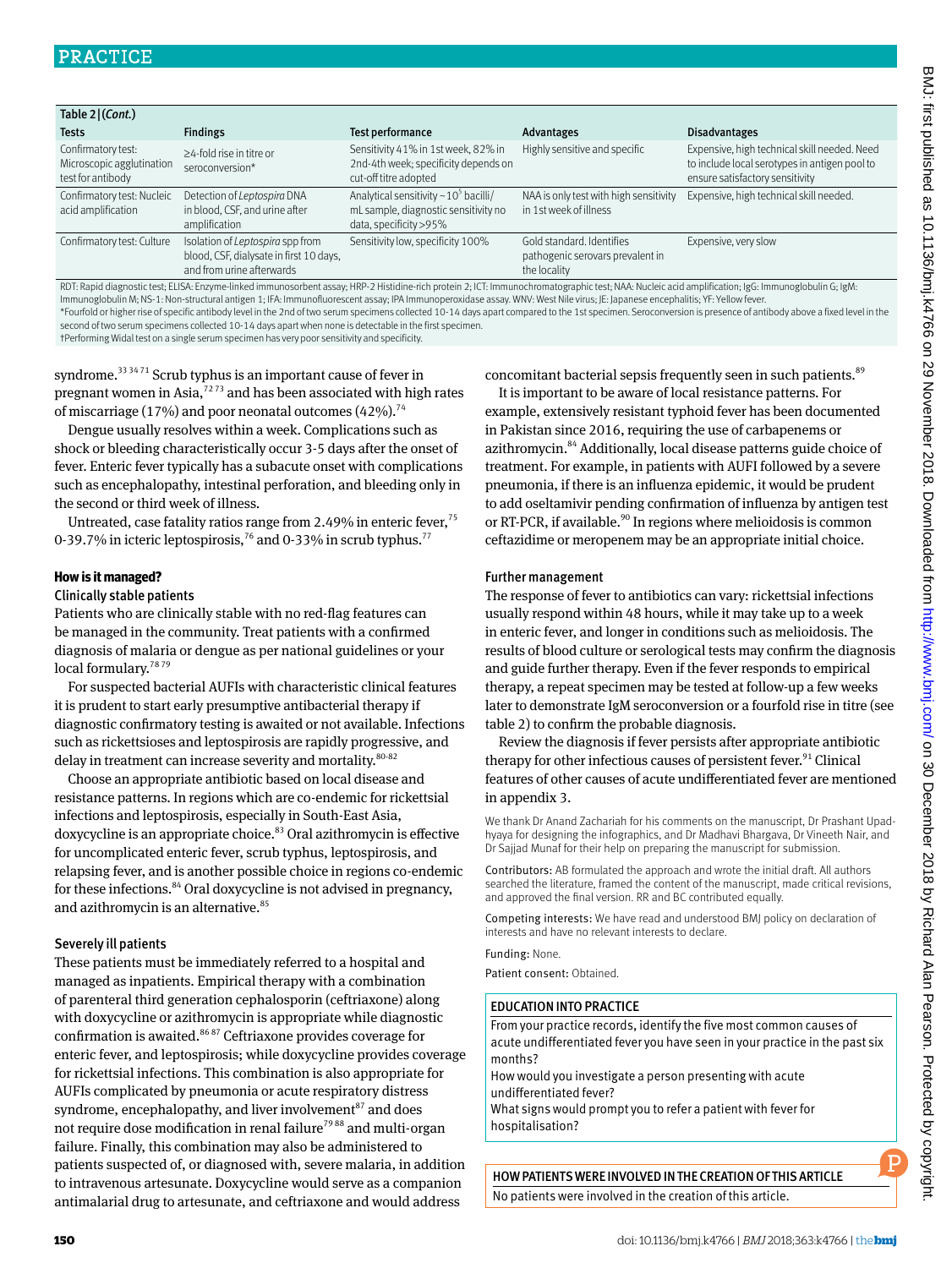BMJ: first published as 10.1136/bmj.k4766 on 29 November 2018. Downloaded from http://www.bmj.com/ on 30 December 2018 by Richard Alan Pearson. Protected by copyright BMJ: first published as 10.1136/bmj.k4766 on 29 November 2018. Downloaded from <http://www.bmj.com/> on 30 December 2018 by Richard Alan Pearson. Protected by copyright.

- 1 Phuong HL, de Vries PJ, Nga TT, et al. Dengue as a cause of acute undifferentiated fever in Vietnam. *BMC Infect Dis* 2006;6:123. doi:10.1186/1471-2334-6-123
- Prasad N, Murdoch DR, Reyburn H, Crump JA. Etiology of Severe Febrile Illness in Lowand Middle-Income Countries: A Systematic Review. *PLoS One* 2015;10:e0127962. doi:10.1371/journal.pone.0127962
- Naing C, Kassim AI. Scaling-up attention to nonmalaria acute undifferentiated fever. *Trans R Soc Trop Med Hyg* 2012;106:331-2. doi:10.1016/j.trstmh.2012.03.003
- 4 D'Acremont V, Lengeler C, Genton B. Reduction in the proportion of fevers associated with Plasmodium falciparum parasitaemia in Africa: a systematic review. *Malar J* 2010;9:240. doi:10.1186/1475-2875-9-240
- 5 World Health Organization. WHO informal consultation on fever management in peripheral health care settings: a global review of evidence and practice. 2013. [www.](http://www.who.int/malaria/publications/atoz/9789241506489/en/) [who.int/malaria/publications/atoz/9789241506489/en/.](http://www.who.int/malaria/publications/atoz/9789241506489/en/)
- 6 Crump JA, Morrissey AB, Nicholson WL, et al. Etiology of severe non-malaria febrile illness in Northern Tanzania: a prospective cohort study. *PLoS Negl Trop Dis* 2013;7:e2324. doi:10.1371/journal.pntd.0002324
- 7 Hopkins H, Bruxvoort KJ, Cairns ME, et al. Impact of introduction of rapid diagnostic tests for malaria on antibiotic prescribing: analysis of observational and randomised studies in public and private healthcare settings. *BMJ* 2017;356:j1054. doi:10.1136/ bmj.j1054
- 8 Limmathurotsakul D, Wongratanacheewin S, Teerawattanasook N, et al. Increasing incidence of human melioidosis in Northeast Thailand. *Am J Trop Med Hyg* 2010;82:1113-7. doi:10.4269/ajtmh.2010.10-0038
- 9 Chrispal A, Boorugu H, Gopinath KG, et al. Acute undifferentiated febrile illness in adult hospitalized patients: the disease spectrum and diagnostic predictors - an experience from a tertiary care hospital in South India. *Trop Doct* 2010;40:230-4. doi:10.1258/ td.2010.100132
- 10 Suttinont C, Losuwanaluk K, Niwatayakul K, et al. Causes of acute, undifferentiated, febrile illness in rural Thailand: results of a prospective observational study. *Ann Trop Med Parasitol* 2006;100:363-70. doi:10.1179/136485906X112158
- 11 Manock SR, Jacobsen KH, de Bravo NB. Etiology of acute undifferentiated febrile illness in the Amazon basin of Ecuador. *Am J Trop Med Hyg* 2009;81:146-51. doi:10.4269/ ajtmh.2009.81.146
- 12 Susilawati TN, McBride WJ. Acute undifferentiated fever in Asia: a review of the literature. *Southeast Asian J Trop Med Public Health* 2014;45:719-26.
- 13 Mørch K, Manoharan A, Chandy S, et al. Acute undifferentiated fever in India: a multicentre study of aetiology and diagnostic accuracy. *BMC Infect Dis* 2017;17:665. doi:10.1186/s12879-017-2764-3
- 14 Mogasale V, Maskery B, Ochiai RL. Burden of typhoid fever in low-income and middleincome countries: a systematic, literature-based update with risk-factor adjustment. *Lancet Glob Health* 2014;2:e570-80. doi:10.1016/S2214-109X(14)70301-8
- 15 Costa F, Hagan JE, Calcagno J, et al. Global Morbidity and Mortality of Leptospirosis: A Systematic Review. *PLoS Negl Trop Dis* 2015;9:e0003898. doi:10.1371/journal. pntd.0003898
- 16 Xu G, Walker DH, Jupiter D, Melby PC, Arcari CM. A review of the global epidemiology of scrub typhus. *PLoS Negl Trop Dis* 2017;11:e0006062. doi:10.1371/journal. pntd.0006062
- Smego RAJr, Sarwari AR, Siddiqui AR. Crimean-Congo hemorrhagic fever: prevention and control limitations in a resource-poor country. *Clin Infect Dis* 2004;38:1731-5. doi:10.1086/421093
- 18 Jamil B, Hasan RS, Sarwari AR, Burton J, Hewson R, Clegg C. Crimean-Congo hemorrhagic fever: experience at a tertiary care hospital in Karachi, Pakistan. *Trans R Soc Trop Med Hyg* 2005;99:577-84. doi:10.1016/j.trstmh.2005.03.002
- 19 Yadav PD, Gurav YK, Mistry M, et al. Emergence of Crimean-Congo hemorrhagic fever in Amreli District of Gujarat State, India, June to July 2013. *Int J Infect Dis* 2014;18:97- 100. doi:10.1016/j.ijid.2013.09.019
- 20 Yadav PD, Patil DY, Shete AM, et al. Nosocomial infection of CCHF among health care workers in Rajasthan, India. *BMC Infect Dis* 2016;16:624. doi:10.1186/s12879-016- 1971-7
- 21 Leder K, Torresi J, Libman MD, et al, GeoSentinel Surveillance Network. GeoSentinel surveillance of illness in returned travelers, 2007-2011. *Ann Intern Med* 2013;158:456-68. doi:10.7326/0003-4819-158-6-201303190-00005
- 22 Wei Y, Luo L, Jing Q, et al. A city park as a potential epidemic site of scrub typhus: a case-control study of an outbreak in Guangzhou, China. *Parasit Vectors* 2014;7:513.
- 23 McBride AJ, Athanazio DA, Reis MG, Ko AI. Leptospirosis. *Curr Opin Infect Dis* 2005;18:376-86. doi:10.1097/01.qco.0000178824.05715.2c
- 24 Chakravarti A, Arora R, Luxemburger C. Fifty years of dengue in India. *Trans R Soc Trop Med Hyg* 2012;106:273-82. doi:10.1016/j.trstmh.2011.12.007
- 25 Limmathurotsakul D, Golding N, Dance DA, Messina JP, Pigott DM, Moyes CL, et al. Predicted global distribution of Burkholderia pseudomallei and burden of melioidosis. *Nature Microbiology* 2016;1:15008. doi:10.1038/nmicrobiol.2015.8.
- 26 Saad NJ, Lynch VD, Antillón M, Yang C, Crump JA, Pitzer VE. Seasonal dynamics of typhoid and paratyphoid fever. *Sci Rep* 2018;8:6870. doi:10.1038/s41598-018- 25234-w
- 27 Ogoina D. Fever, fever patterns and diseases called 'fever'--a review. *J Infect Public Health* 2011;4:108-24. doi:10.1016/j.jiph.2011.05.002
- 28 Treanor JJ. Influenza. In: Bennett JE, Dolin R, Blaser MJ, eds. *Mandell, Douglas, and Bennett's Principles and Practice of Infectious Diseases.* 8th ed. Elsevier Saunders, 2015.
- 29 Crump JA, Gove S, Parry CM. Management of adolescents and adults with febrile illness in resource limited areas. *BMJ* 2011;343:d4847. doi:10.1136/bmj.d4847
- 30 World Health Organization. *Guidelines for the treatment of malaria.* WHO, 2015.
- 31 Seymour CW, Liu VX, Iwashyna TJ. Assessment of Clinical Criteria for Sepsis: For the Third International Consensus Definitions for Sepsis and Septic Shock (Sepsis-3). *JAMA* 2016;315:762-74. doi:10.1001/jama.2016.0288
- 32 World Health Organization. *Guidelines on Clinical Management of Chikungunya Fever.* 1st ed. WHO-SEARO, 2008.
- 33 Bhargava A, Kaushik R, Kaushik RM, et al. Scrub typhus in Uttarakhand & adjoining Uttar Pradesh: Seasonality, clinical presentations & predictors of mortality. *Indian J Med Res* 2016;144:901-9. doi:10.4103/ijmr.IJMR\_1764\_15. doi:10.4103/ijmr. IJMR\_1764\_15
- 34 Abhilash KP, Jeevan JA, Mitra S, et al. Acute Undifferentiated Febrile Illness in Patients Presenting to a Tertiary Care Hospital in South India: Clinical Spectrum and Outcome. *J Glob Infect Dis* 2016;8:147-54. doi:10.4103/0974-777X.192966
- 35 Jung HC, Chon SB, Oh WS, Lee DH, Lee HJ. Etiologies of acute undifferentiated fever and clinical prediction of scrub typhus in a non-tropical endemic area. *Am J Trop Med Hyg* 2015;92:256-61. doi:10.4269/ajtmh.14-0377
- 36 Watt G. Leptospirosis. In: Magill AJ, Hill DR, Solomon T, Ryan ET, eds. *Hunter's Tropical Medicine and Emerging Infectious Disease.* 9th ed. W.B. Saunders, 2013: 597-601. doi:10.1016/B978-1-4160-4390-4.00074-6 .
- 37 Pan American Health Organization. *Tool for the diagnosis and care of patients with suspected arboviral diseases.* PAHO, 2017.
- 38 De Santis O, Kilowoko M, Kyungu E, et al. Predictive value of clinical and laboratory features for the main febrile diseases in children living in Tanzania: A prospective observational study. *PLoS One* 2017;12:e0173314. doi:10.1371/journal. pone.0173314
- 39 Maskey AP, Day JN, Phung QT, et al. Salmonella enterica serovar Paratyphi A and S. enterica serovar Typhi cause indistinguishable clinical syndromes in Kathmandu, Nepal. *Clin Infect Dis* 2006;42:1247-53. doi:10.1086/503033
- Crump JA, Sjölund-Karlsson M, Gordon MA, Parry CM. Epidemiology, Clinical Presentation, Laboratory Diagnosis, Antimicrobial Resistance, and Antimicrobial Management of Invasive Salmonella Infections. *Clin Microbiol Rev* 2015;28:901-37. doi:10.1128/CMR.00002-15
- 41 Low JG, Ong A, Tan LK. The early clinical features of dengue in adults: challenges for early clinical diagnosis. *PLoS Negl Trop Dis* 2011;5:e1191. doi:10.1371/journal. pntd.0001191
- 42 Herbinger KH, Hanus I, Felbinger TW. Elevated Values of Clinically Relevant Transferases Induced by Imported Infectious Diseases: A Controlled Cross-Sectional Study of 14,559 Diseased German Travelers Returning from the Tropics and Subtropics. *Am J Trop Med Hyg* 2016;95:481-7. doi:10.4269/ajtmh.16-0224
- 43 Kutsuna S, Hayakawa K, Kato Y, et al. The usefulness of serum C-reactive protein and total bilirubin levels for distinguishing between dengue fever and malaria in returned travelers. *Am J Trop Med Hyg* 2014;90:444-8. doi:10.4269/ajtmh.13-0536
- Johnson WDJr, Silva IC, Rocha H. Serum creatine phosphokinase in leptospirosis. *JAMA* 1975;233:981-2. doi:10.1001/jama.1975.03260090047022
- 45 Andrade L, de Francesco Daher E, Seguro AC. Leptospiral nephropathy. *Semin Nephrol* 2008;28:383-94. doi:10.1016/j.semnephrol.2008.04.008
- 46 Varghese GM, Trowbridge P, Janardhanan J. Clinical profile and improving mortality trend of scrub typhus in South India. *Int J Infect Dis* 2014;23:39-43. doi:10.1016/j. ijid.2014.02.009
- 47 Nakachi S, Nakamura T, Agha N, et al. Clinical features and early diagnosis of typhoid fever emphasizing usefulness of detecting mesenteric lymphadenopathy with ultrasound as diagnostic method. *Southeast Asian J Trop Med Public Health* 2003;34(Suppl 2):153-7.
- 48 Abba K, Deeks JJ, Olliaro P. Rapid diagnostic tests for diagnosing uncomplicated P. falciparum malaria in endemic countries. *Cochrane Database Syst Rev* 2011;(7):CD008122.
- 49 Abba K, Kirkham AJ, Olliaro PL, et al. Rapid diagnostic tests for diagnosing uncomplicated non-falciparum or Plasmodium vivax malaria in endemic countries. *Cochrane Database Syst Rev* 2014;(12):CD011431.
- 50 Houzé S, Boutron I, Marmorat A. Performance of rapid diagnostic tests for imported malaria in clinical practice: results of a national multicenter study. *PLoS One* 2013;8:e75486. doi:10.1371/journal.pone.0075486
- 51 World Health Organization. FIND, CDC. *Malaria rapid diagnostic test performance summary. Results of WHO product testing of malaria RDTs: rounds 1-7 (2008-2016)*. 2017.<https://www.who.int/malaria/publications/atoz/978924151268/en/>.
- 52 Zhang H, Li W, Wang J, et al. NS1-based tests with diagnostic utility for confirming dengue infection: a meta-analysis. *Int J Infect Dis* 2014;26:57-66. doi:10.1016/j. ijid.2014.02.002
- 53 World Health Organization. *Dengue: guidelines for diagnosis, treatment, prevention and control*. 2009. <http://www.who.int/rpc/guidelines/9789241547871/en/>.
- 54 Shan X, Wang X, Yuan Q, et al. Evaluation of the diagnostic accuracy of nonstructural protein 1 Ag-based tests for dengue virus in Asian population: a meta-analysis. *BMC Infect Dis* 2015;15:360. doi:10.1186/s12879-015-1088-4
- 55 Prince HE, Matud JL. Estimation of dengue virus IgM persistence using regression analysis. *Clin Vaccine Immunol* 2011;18:2183-5. doi:10.1128/CVI.05425-11
- 56 Storey HL, Huang Y, Crudder C, Golden A, de los Santos T, Hawkins K. A Meta-Analysis of Typhoid Diagnostic Accuracy Studies: A Recommendation to Adopt a Standardized Composite Reference. *PLoS One* 2015;10:e0142364. doi:10.1371/journal. pone.0142364
- 57 Islam K, Sayeed MA, Hossen E, et al. Comparison of the Performance of the TPTest, Tubex, Typhidot and Widal Immunodiagnostic Assays and Blood Cultures in Detecting